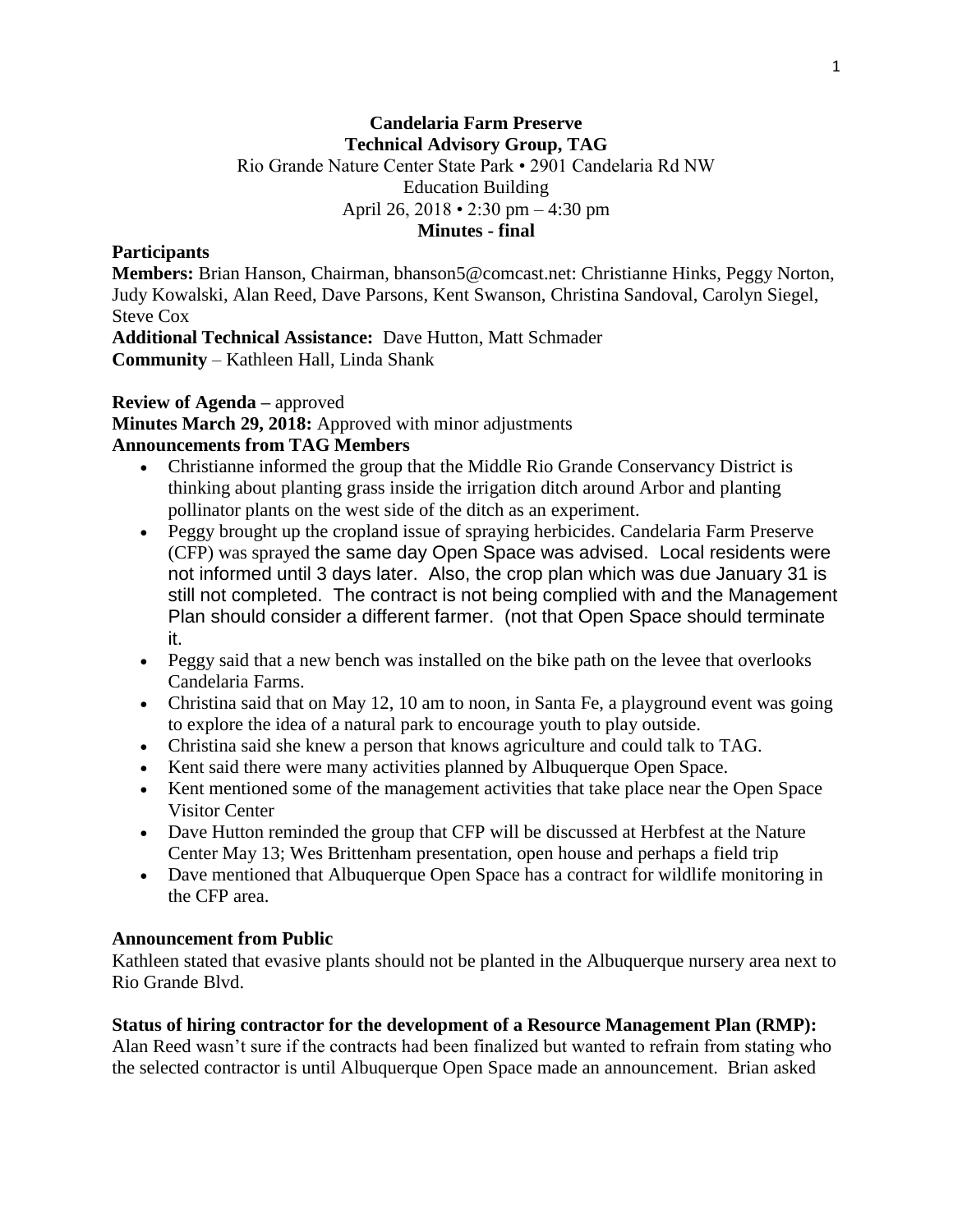Kent and Christina if they knew the status of the contract and they didn't know. Brian asked them to keep the TAG informed of the status at each TAG meeting.

### **Site specific Management for the Resource Management Plan (RMP)**

Brian wanted to further develop TAG recommendations for the plan, specifically the topics of the Albuquerque Tree Nursery on Rio Grande Blvd, Cropland Area and Recreation (Land and Water Conservation Fund and specific suggestions). The selected contractor could develop our ideas for the RMP.

## Albuquerque Tree Nursery on Rio Grande Blvd

The group would rather leave the nursery where it is, instead of relocating it as discussed before.

- 1. Maybe develop trails around the nursery and connecting to the Rio Grande Nature Center State Park
- 2. Maybe plant native plants and have a walking path through them
- 3. Plant native plants for the benefit of wildlife
- 4. Ensure evasive species are not planted and are not in the nursery
- 5. Plant native species around boundary of the nursery
- 6. Hide or remove the huge compost piles
- 7. Maybe have ADA parking only near the area
- 8. Parking for the public should not be constructed at the nursery, the public should park at the Rio Grande Nature Center
- 9. Recreation could include informational signs about Candelaria Farm Preserve
- 10. Recreation could include viewing areas to the Nursery and/or cropland to the west
- 11. Develop an arboretum, although the Nature Center has an area where plants are grown and labeled just south of the visitor center
- 12. For the Albuq Parks Department to continue to do their work they need to have the area fenced off and secure
- 13. Examine earlier meeting minutes of CFP that addressed this area since specific groups were formed to develop mgmt. for wildlife

Cropland Management

1.Need minimum viable size, acres, for agriculture, perhaps a minimum number of acres to make it feasible for a farmer to grow for wildlife

- 2. Minimum size, acres, to attract sandhill cranes
- 3. Use Albuq Open Space expertise

4. Cropland rotation to attract cranes. For example, Bosque del Apache suggested rotating corn for 2 years then 2 years of vetch

5. Cost for growing crops only for wildlife, leave seed heads and plants for wildlife with primary concern for wintering cranes and geese

6. Are the fields next to the east and boundary fence enough for cranes, or do we need more cropland, primary corn, for cranes and geese

7. Where can access for viewing cranes and geese be located

8. Examine earlier meeting minutes of CFP that addressed this area since specific groups were formed to develop mgmt. for wildlife

# **Next Meeting:**